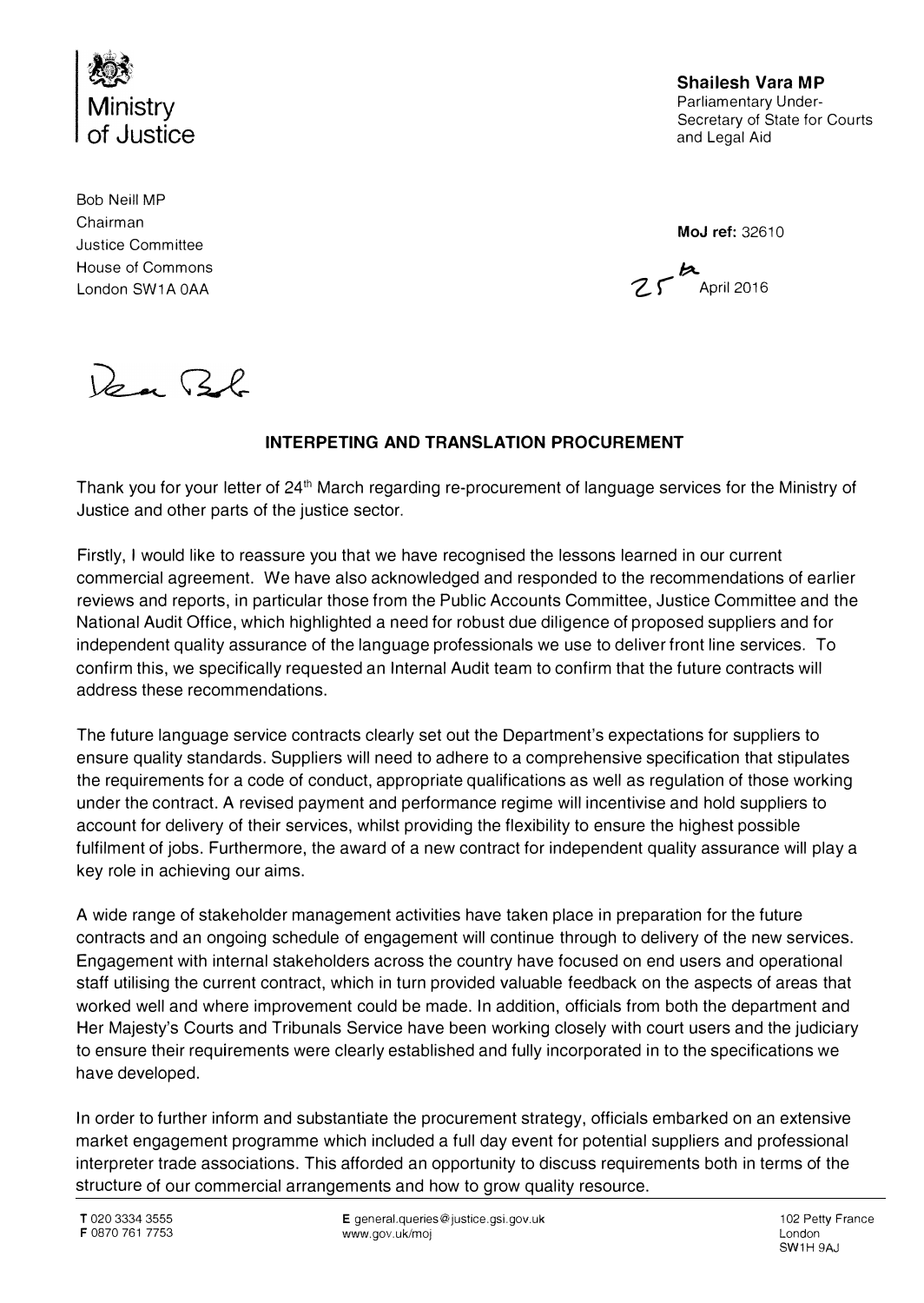Following on from this event, my officials met with suppliers and professional interpreter trade associations on an individual basis to discuss and seek their views on the high level emerging strategy. The use of a dialogue procurement approach has ensured that potential suppliers had ample opportunity to discuss and provide feedback on the proposed contracts and specifications.

Engagement was held with the National Register for Public Sector Interpreters (NRPSI) as part of the supplier engagement approach and regular meetings were also held with the National Register for Communication Professionals working with Deaf and Deafblind People (NRCPD). The market engagement day for suppliers I mention above was attended by 6 bodies representing language professionals' interests.

One of our main priorities within the next generation of Language Services Contracts was to strengthen the quality assurance arrangements, in order to regain both the confidence of important stakeholders and to encourage professional interpreters to provide their services. Therefore, we intend to award a contract to a Quality Assurance provider to independently review standards. This provider shall:

- Independently assess the skills, qualifications and experience of Interpreters and Translators used by the Authority;
- Promote and encourage new entrants into the spoken interpretation profession through the codesign, operation and management of a trainee scheme;
- Manage and maintain the Authority (Ministry of Justice) register of independent Interpreters and Translators;
- Carry out planned and on-demand Mystery Shopping Assessments to assess the quality of the services delivered by the provider and where the quality is identified as unacceptable immediately notify the provider, suspend or remove the language professional from the Register and in conjunction with the provider and the language professional, agree a development plan which would allow the language professional to meet the required standard;
- Investigate all instances of alleged breaches of the Authority Code of Conduct (in conjunction and cooperation with) the provider;
- Undertake a periodic customer survey to measure the end user satisfaction with the services provided.

The estimated spend for language services prior to the contract with Capita Tl was £30m a year, therefore £90m for the previous 3 years if the Capita Tl contract had not been let. The expenditure against the Capita Tl contract from the beginning of the contract to the end of the last financial year 2014/15 for all business areas was £48m. Off-contract spend is £4m for the same period, giving a total MoJ spend of £52m. Therefore, the MoJ has spent around £38m less in the last 3 years (specifically 3 years and 1 month). This is as a result of consolidation of spend and rationalisation of suppliers.

Contract performance has been improving throughout the life of the contract and is now at the highest level it has ever been. The most recent statistics on the use of language interpreter and translation services in courts and tribunals (Quarterly update to 30 September 2015) show that: